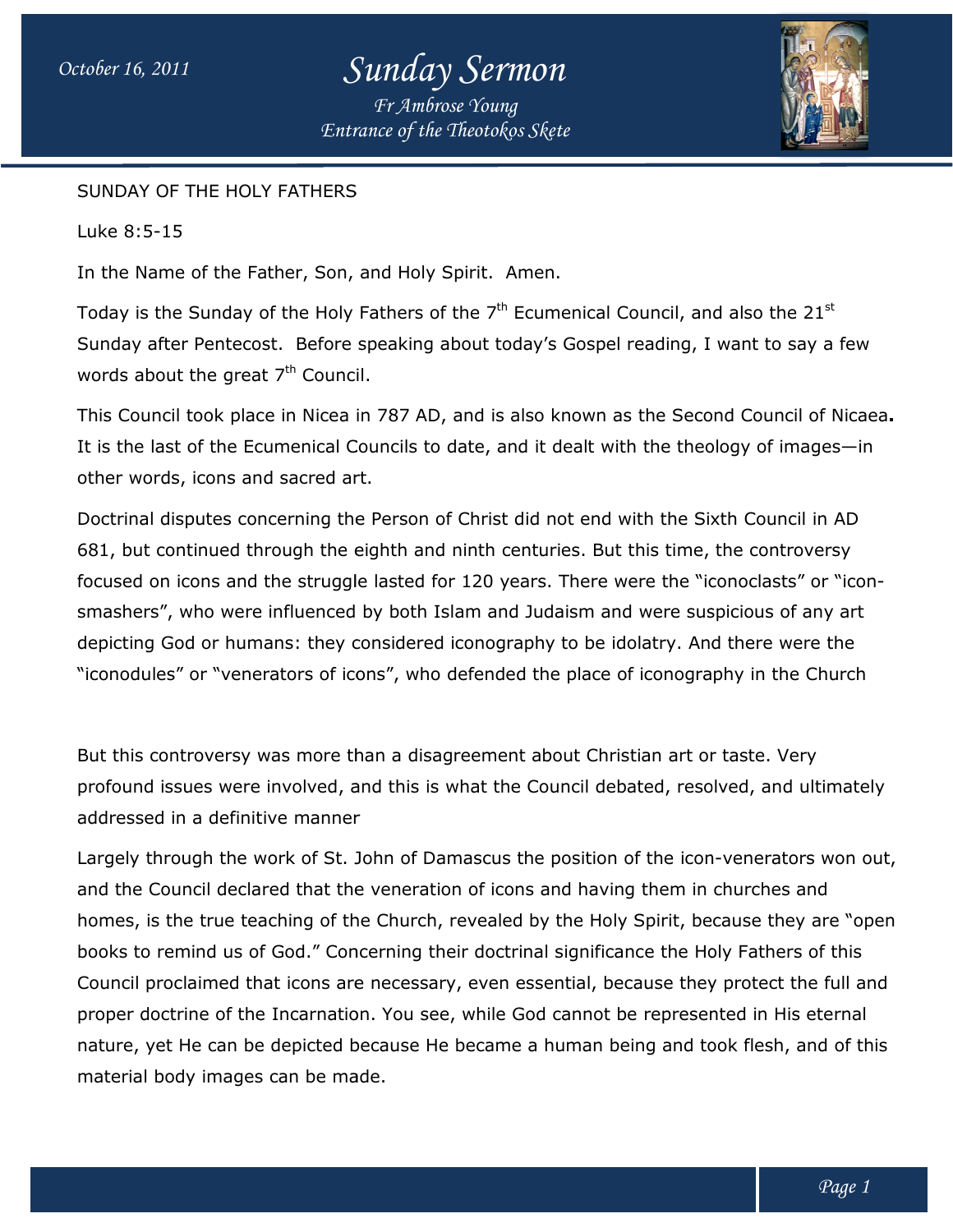### *October 16, 2011 Sunday Sermon Fr Ambrose Young*

*Entrance of the Theotokos Skete*



In today's world, where the human body is so abused and degraded and where whole cultures no longer have a proper understanding of it or its purpose and use, much less of the ancient theology of the image, it is very important for us, as Orthodox Christians, to know and understand something about the  $7<sup>th</sup>$  Council and the huge controversy which preceded it. where the human body is so abused and degraded and where whole c<br>proper understanding of it or its purpose and use, much less of the an<br>nage, it is very important for us, as Orthodox Christians, to know and

Now to the Gospel reading for this Sunday, from St. Luke, which presents us with one of the numerous parables the Lord spoke to His disciples during His life here on earth. Now to the Gospel reading for this Sunday, from St. Luke, which presents us with one of the<br>numerous parables the Lord spoke to His disciples during His life here on earth.<br>Our world is a poor and sad place, becoming poore

hurrying about, distraction, anger and anguish, disappointments, sorrows, loses, and confrontations both between individuals and between nations and even between religions. But at the same time, there is still some beauty in this world—and we see it in God's incredible nature, which is all around us, and in Christ-like individuals (especially the saints), and in the beauty of iconography, great music and art and sacred music, too, and—though this may surprise you—we see this beauty in the parables of the Lord. We see especially how, and in the beauty of iconography, great music and art and sacred music, too, and—though<br>this may surprise you—we see this beauty in the parables of the Lord. We see especially how,<br>in many of His parables—and certainly in sow his seed—the Lord made use of nature, the nature which He Himself of course had created. Yet "what is more ordinary than…a tree growing from a mustard seed, the sun, sparrows, grass and wild lilies, wheat and tares, rock and sand"? (St. Nicolai Velimirovitch) What is more beautiful than these?... about, distraction, anger and anguish, disappointments, sorrows, loses, and<br>itions both between individuals and between nations and even between relig<br>e same time, there is still some beauty in this world—and we see it in sow his seed—the Lord made use of nature, the nature which He Himself of course had<br>created. Yet "what is more ordinary than…a tree growing from a mustard seed, the sun,<br>sparrows, grass and wild lilies, wheat and tares, ro ige controversy which preceded it.<br>
ike, which presents us with one of thought<br>
ing His life here on earth.<br>
d sadder by the day, it seems. It is<br>
bintments, sorrows, loses, and<br>
lations and even between religions.<br>
world and certainly in this morning's parable of the Sower who went ou<br>ade use of nature, the nature which He Himself of course had<br>re ordinary than...a tree growing from a mustard seed, the sun,<br>lilies, wheat and tares, rock an

It is really not necessary to "explain" this parable, for Jesus explains it completely Himself when He says:

"The seed is the word of God.<sup>12</sup> Those by the wayside are the ones who hear; then the devil comes and takes away the word out of their hearts, lest they should believe and be saved. <sup>13</sup> comes and takes away the word out of their hearts, lest they should believe and be saved. <sup>13</sup><br>But the ones on the rock are those who, when they hear, receive the word with joy; and these *have no root, who believe for a while and in time of temptation fall away. <sup>14</sup> Now the ones that fell among thorns are those who, when they have heard, go out and are cho choked with cares,*  have no root, who believe for a while and in time of temptation fall away. <sup>14</sup> Now the ones<br>fell among thorns are those who, when they have heard, go out and are choked with cares<br>riches, and pleasures of life, and bring good ground are those who, having heard the word with a noble and good heart, keep it and *bear fruit with patience."*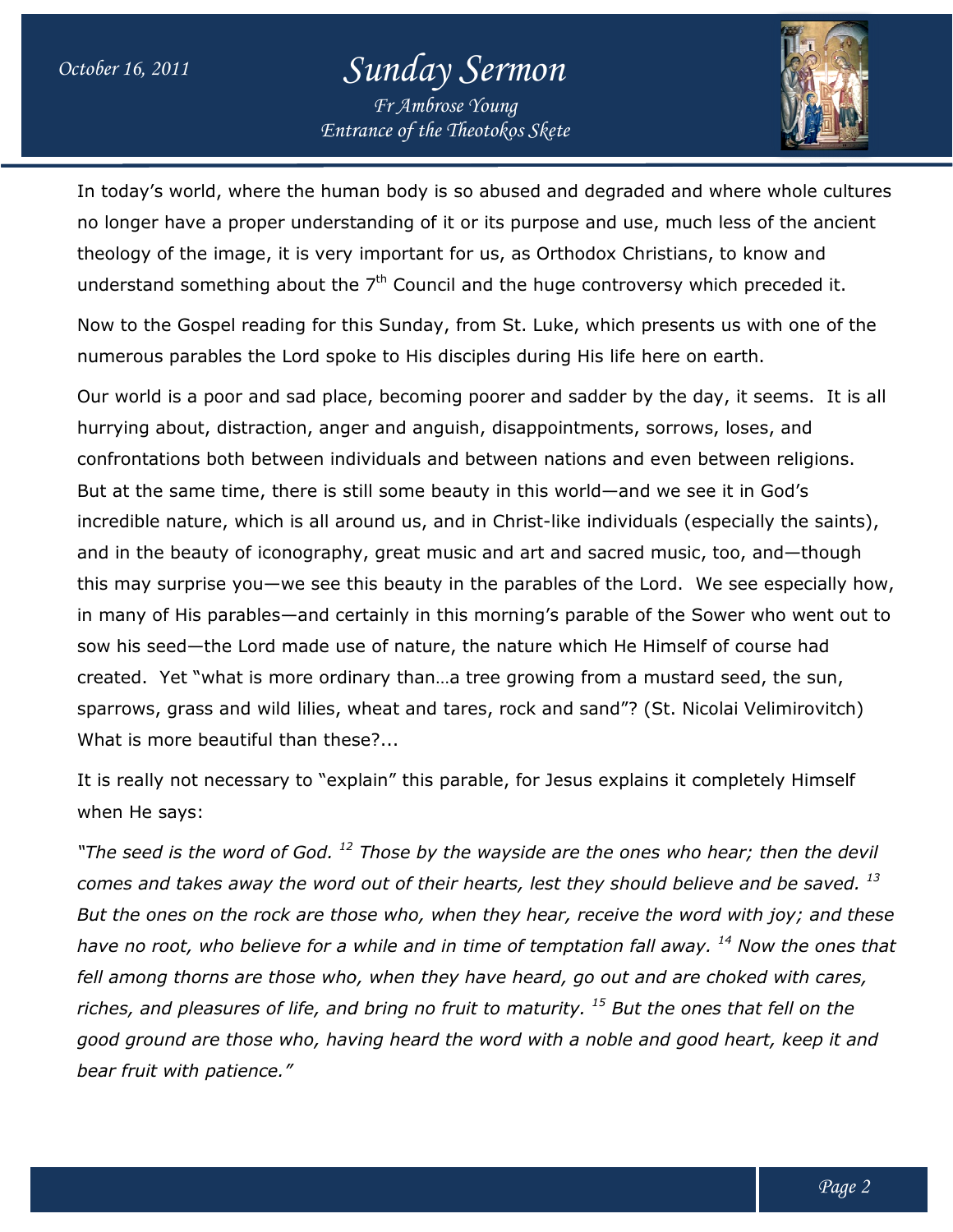## *October 16, 2011 Sunday Sermon*

*Entrance of the Theotokos Skete Fr Ambrose Young*



We must realize and remember that "all spiritual truth is from the other world—the spiritual, heavenly world—and it can be perceived and grasped only with spiritual sight, hearing and understanding….Many have lost the sight, hearing and understanding of spiritual truths." (St. Nicolai V.) These are the one who hold on for dear life to this world, to the earth, to material things, and to themselves, their bodies and their personalities, and to other people, *instead of cleaving for dear life to the Immortal One, who will never disap disappoint or let us down, Jesus, point* The Christ, the Son of the Living God. Those who cleave instead to this world are often fearful or bitter, because they see that everything is passing away, everything changes, nothing *The Christ, the Son of the Living God.* Those who cleave instead to this world are often fearfu<br>or bitter, because they see that everything is passing away, everything changes, nothing<br>remains the same. The word of God ca joy. Brothers and sisters, there are very, very many such fearful men and women in the world today. But let us not be among them! world today. But let us not be among them!<br>Very often, when the Lord was teaching, when He was explaining heavenly mysteries or when must realize and remember that "all spiritual truth is from the other world—the s<br>avenly world—and it can be perceived and grasped only with spiritual sight, hearir<br>derstanding....Many have lost the sight, hearing and unde

He was telling another parable, He would conclude with this phrase: "He that hath ears to *hear, let him hear!"* And sometimes, after this repeated and emphatic statement, He would *hear, let him hear!"* And sometimes, after this repeated and emphatic statement, He wo<br>then weep. This command to "hear" applies to you and me today, brothers and sisters, gathered together for Divine Liturgy, the eternal Mystical Supper of the Lamb. But it applies<br>not to our *physical* hearing, but to our *spiritua*l hearing. not to our *physical* hearing, but to our blaining heavenly mysteries or wher<br>is phrase: "*He that hath ears to*<br>nd emphatic statement, He would<br>e today, brothers and sisters,<br>Supper of the Lamb. But it applies<br>/--but terribly-this: this parable is

And what is it that we must "hear" in this parable? Simply—but terribly a cry of warning from the Lord, the great Friend and Lover of mankind, a cry of danger ahead, for He wants so much to show us the "one and only narrow path to salvation from the decaying, burning, and smoking of this world." (St. Nicolai) In this parable the Lord talks about the portion of the seed (that is, us) that falls by the wayside and the birds eat it, and another falls upon rock and withers away for lack of water; one-fourth of the seed falls on the thorn or briar patches and are choked, unable to grow, and only the last fourth falls on good soil and grows and comes to fruition. thorn or briar patches and are choked, unable to grow, and only the last fourth falls<br>soil and grows and comes to fruition.<br>Think about this for a moment.<br>The Church Fathers tell us that this means there is a possibility t a cry of warning from the Lord, the great Friend and Lover of mankind, a cry of danger ah<br>for He wants so much to show us the "one and only narrow path to salvation from the<br>decaying, burning, and smoking of this world." ( Nicolai) In this parable the Lord talks<br>by the wayside and the birds eat it, and<br>i water; one-fourth of the seed falls on the<br>ow, and only the last fourth falls on good<br>a possibility that only one-fourth of

Think about this for a moment.

humankind will be saved; the rest will be lost. Nor can we rest on our laurels because we are Orthodox Christians, for as I once heard my spiritual father say to someone: "We Orthodox